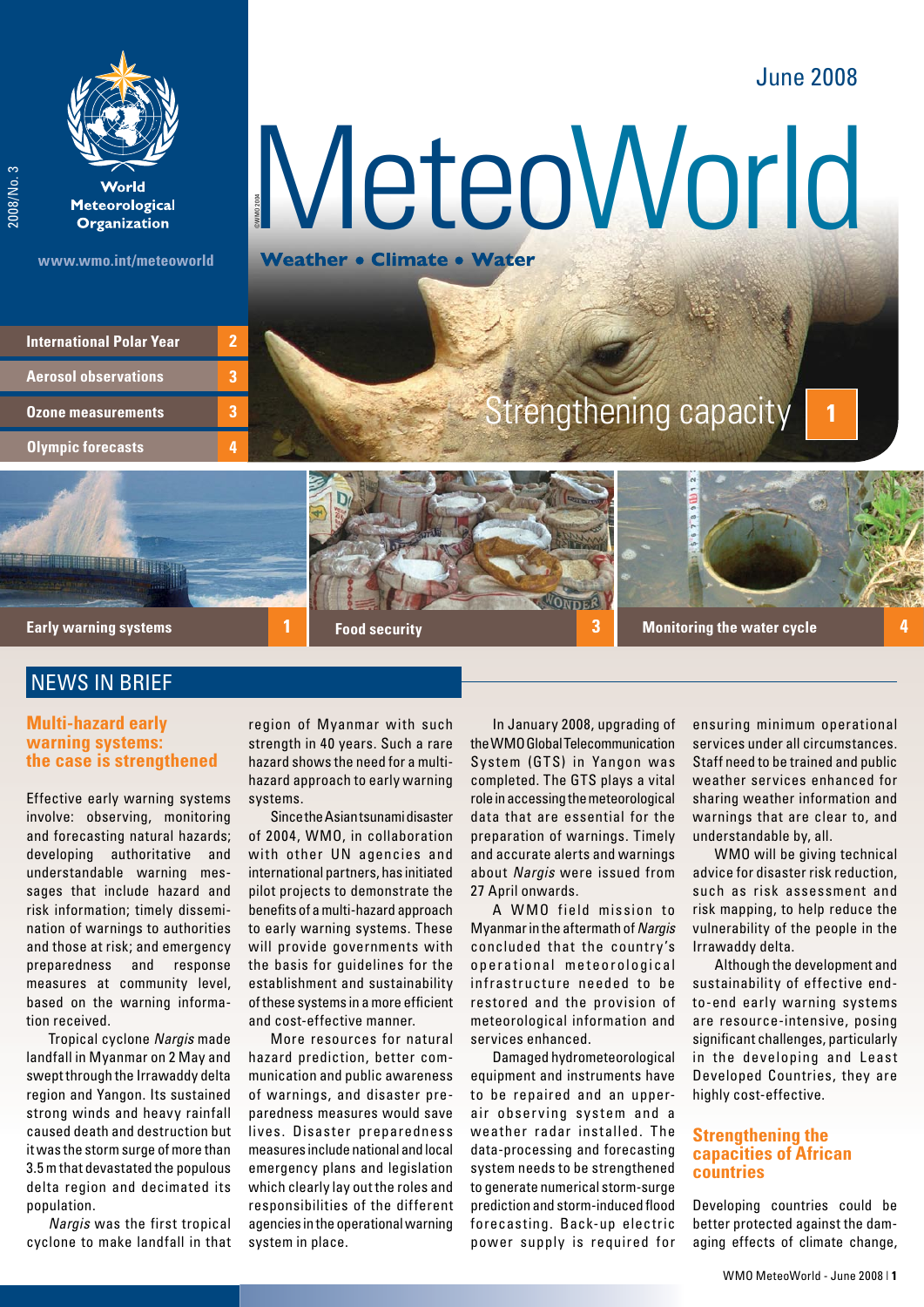variability and extreme weather events if their National Meteorological and Hydrological Services were strengthened.

WMO regards such Services as actors of development. They have an important role to play in regional and international action plans, particularly with regard to evaluating and monitoring the environment, preparing for natural hazards, agricultural production, water resources and, particularly, climate change.

It is important to ensure that, in the long term, these countries can monitor and research extreme meteorological and hydrological events, such as evaluating the impacts of climate change and



WMO Bulletin 57 (2), April 2008 (theme: "Adapting to climate variability and change") [E] (F-R-S in preparation)



WMO statement on the status of the global climate (WMO-No. 1031)  $[A - C - E - F - R - S]$ 

applying measures to adapt to, and mitigate against, such phenomena.

Many African countries are among the world's least developed and, consequently, are the most susceptible to threats posed by meteorological and hydrological disasters, such as drought, flooding, cyclones, duststorms and other extreme events. But, if more is invested in developing the observational capacities of their National Meteorological and Hydrological Services, improved weather forecasts, improved early warnings of imminent natural hazards and climate predictions can be made available to decisionmakers and end-users.

Serious gaps still exist in observation networks, often due to instrument and systems failure, as well as the high costs of operation and maintenance. Statistics confirm the increasing economic impact that natural disasters have caused during recent decades. Moreover, these dangers strike harder at developing countries and, more particularly, the least developed among them, which increases their vulnerability and delays the realization of their economic and social grow th targets.

Flooding and drought cause water shortages, damage crops and threaten food security.

WMO stresses the urgent need for fulfilling commitments under the United Nations Millennium Development Goals in Least Developed Countries, which are constrained by extreme and omnipresent poverty, stifled economic growth, insufficient development of human resources and limited institutional capacities.

Investing in and developing methods that can assess the socioeconomic advantages of National Meteorological and Hydrological Services highlight the importance of these Services in the context of sustainable development.

### **International Polar Year continues**

International Polar Year 2007-2008 (IPY) is an intensive and internationally coordinated campaign



*Newly established Princess Elisabeth station in the Antarctic* 

of high-quality bi-polar research activities and observations, sponsored by WMO and the International Council for Science (ICSU). It began on 1 March 2007 and will reach its peak during the northern hemisphere summer this year. Over 200 projects endorsed by the ICSU/WMO Joint Committee for IPY are carried out in both polar regions on the land, over the ocean, in the atmosphere and in space.

Polar atmospheric research has been intensified in the Arctic by the establishment of a new international environmental observatory (Tiksi). Moreover, the establishment of a new station, modernization of equipment at several observing stations and deployment of new automatic weather stations have been positive developments in the Antarctic.

International multidisciplinary marine expeditions related to studies of physical and chemical oceanic processes, sea-ice properties and coverage, physical and chemical interactions of atmosphere, sea ice and ocean, marine geology and biology were successfully carried out in the summer of 2007 in the Arctic Ocean within various IPY projects such as DAMOCLES, SEARCH, ARCTICA-2007 and OASIS.

One of the main achievements of these activities was the deployment (for the first time in the history of Arctic Ocean studies) of 156 oceanographic moorings and arrays, as well as a large number of new underwater and under-ice mobile observing facilities across the Arctic Ocean. The first stage of the IPY project Climate of Antarctica and Southern Ocean was carried out from January to March 2008.

The successful start of IPY has been reflected by a marked increase of the number of reports from traditional observational networks in both polar regions. For example, the number of drifting buoy reports in the Southern Ocean increased five times compared with 2006.

Considerable progress is being made by space agencies towards the characterization of key high-latitude processes by means of spaceborne snapshots of the polar regions under the GIIPSY IPY project. These data include obtaining Arctic basin wide and Southern Ocean wide coverage for sea-ice dynamics mapping, obtaining continentalscale coverage of Antarctic and Greenland ice sheets and pan-Arctic lake and river freeze- and break-up.

An important part of the IPY vision is to convert the burst of observational programmes into sustainable long-term research and monitoring capabilities. The IPY Joint Committee is developing a roadmap that will lay the way towards a consolidated legacy of IPY observing systems. These could then be used by decision-makers to identify funding for their support in the post-IPY era. Establishment of

*International Polar Foundation*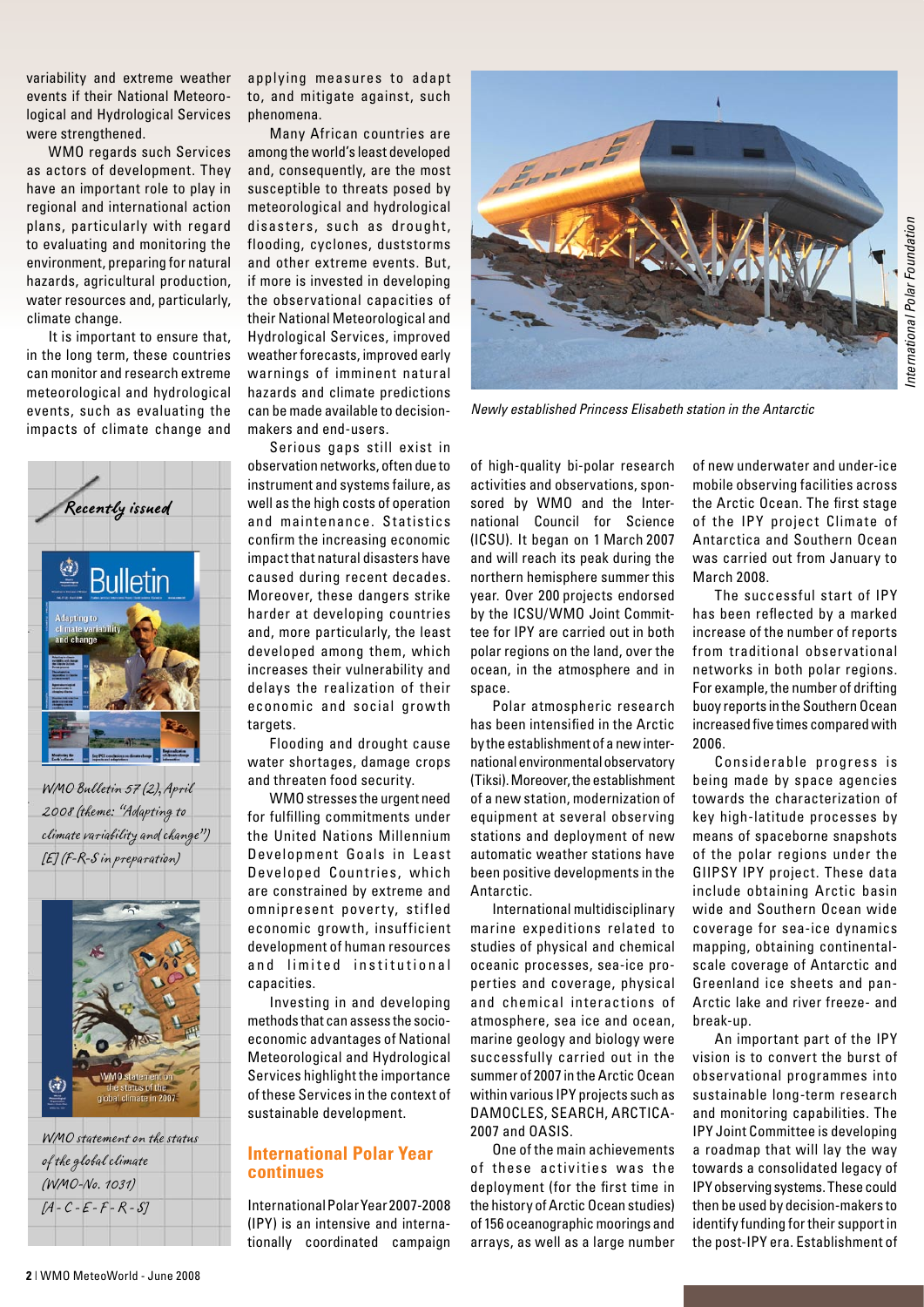# **COMING EVENTS**

5-9 July 2008 — The Aviation Seminar (Muscat, Oman) (co-sponsored by WMO)

7-11 July 2008 — Fifteenth International Conference on Clouds and Precipitation (Cancun, Mexico) (co-sponsored by WMO)

11-17 July 2008 — RA V Tropical Cyclone Committee for the South Pacific and the South-East Indian Ocean—twelfth session (Alofi, Niue)

14-16 July 2008 — International Fire Warning Workshop (Edmonton, Canada)

17-18 July 2008 — Meeting of the CAgM Expert Team on Agrometeorological Aspects of Sustainable Agricultural Development (Edmonton, Canada)

7-12 September 2008 — Tenth IGAC Biennial Conference Bridging the Scales in Atmospheric Chemistry (Annecy, France) (co-sponsored by WMO)

25 September 2008 — Humanitarian Community Requirements for Meteorological, Hydrological and Climate Information (Geneva, Switzerland)

a Global Cryosphere Watch would be a significant component of this legacy.

#### **Food security**

WMO co-sponsored the International Symposium on Agrometeorology and Food Security, in Hyderabad, India, in February 2008.

The issues covered were climate change and food security; agrometeorology and water resource management; extreme weather and disaster management; agrometeorology of land use and land degradation, livestock and fisheries; technologies and tools, including weather modification for improving agriculture; crop-weather modelling, decision- support systems and yield prediction; agricultural planning; pests and diseases; and operational agrometeorology and agrometeorological advisories.

The Symposium recommended the creation of an international consor tium for weather and climate information for ensuring food security. A number of research and policy issues were identified as priority areas that the consortium should focus on.

WMO also participated in the Expert Meeting on Climate Change Adaptation and Mitigation, organized by the Food and Agriculture Organization of the United Nations (Rome, Italy, March 2008). This was one of a series of FAO meetings leading up to the FAO High Level Conference on World Food Security: the Challenges of Climate Change and Bioenergy, 3-5 June 2008.

The major outcome was a technical background document entitled "Climate change and mitigation in agriculture, forestry, and fisheries".

## **Observing the atmosphere**

#### Aerosol observations

Atmospheric suspended particulate matter, commonly known as aerosols, can originate from many types of human activities in the form of wind-blown sand and dust, smoke from biomass burning and smog particles from fossil fuel combustion and industry. Aerosols affect climate by altering the Earth's energy budget and the water cycle by absorbing or reflecting solar and terrestrial radiation in clear skies or by affecting clouds brightness and coverage, as well as rain formation.

According to the recent Fourth Assessment Report of the Intergovernmental Panel on Climate Change, the effects of aerosols on climate and weather are poorly understood, largely because of a lack of sufficient observations and aerosol-cloud research. WMO, the South African Weather Service, the China Meteorological Administration and MeteoSwiss have announced the addition of automated suntracking sunphotometers at the global observatories of Cape Point, South Africa, and Mt Waliguan, China. This is a significant step forward towards an integrated global aerosol observation and analysis system coordinated internationally by the WMO Global Atmosphere Watch (GAW).

These remote-sensing instruments measure continuously the decrease in sunlight reaching the ground caused by aerosol particles in the atmosphere. This yields information on aerosol pollution passing overhead and ensures the routine calibration of similar instruments on satellites.

They are operated by the GAW World Optical Depth Research and Calibration Centre in Davos, Switzerland. They form part of a 12-station global reference network for a large global network of more than 100 stations operated by a number of research organizations (US National Aeronautics and Space Administration's AERONET, Asia SKYNET) and national GAW programmes of WMO Members. Most significantly, these instruments fill large gaps in the global aerosol network over Asia and Africa.

This GAW aerosol network is part of the Global Climate Observing System, the climate component of WMO's Integrated Global Observing Systems.

#### New ozone-measuring programme

The Argentine Meteorological Service, in collaboration with the Spanish Meteorological Agency and the government of the province of Tierra del Fuego, has started a new measurement programme for



*Newly installed sunphotometer at Cape Point, South Africa*